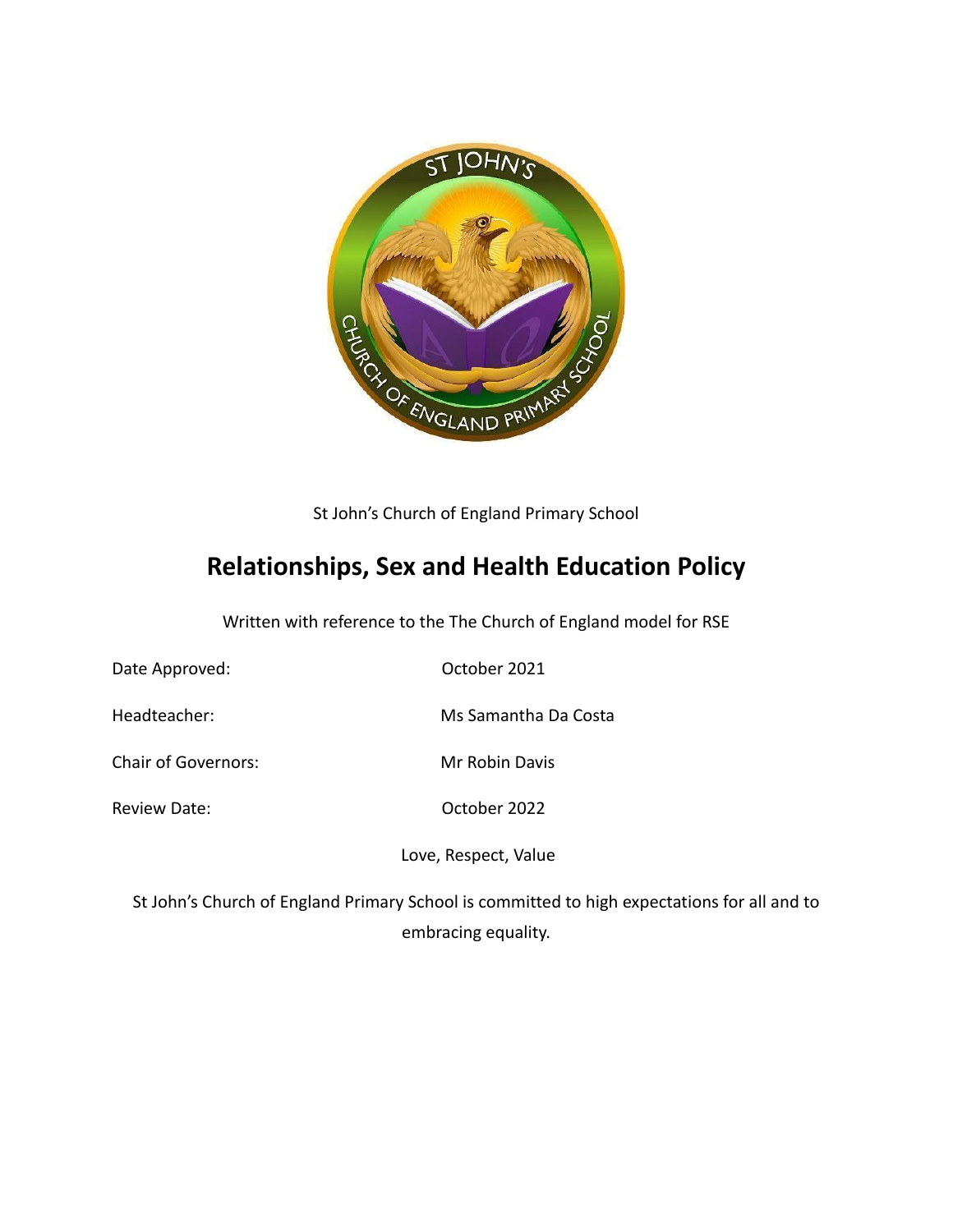## **Purpose**

'Loving your neighbour', 'Respecting each other' and 'Valuing Diversity' sit at the heart of St John's C of E Primary School and reflect our Christian ethos of valuing every child as a unique child of God.

'We undertake to follow the principles in the Church of England *Charter for faith sensitive and inclusive relationships education, relationships and sex education (RSE) and health education (RSHE)'.*

It should be read in conjunction with the following policies:

- Teaching and Learning Policy
- Physical Education Policy
- PSHE policy
- Child Protection Policy
- Confidentiality Policy
- Behaviour Policy
- Anti-bullying Policy
- Inclusion/SEND policy
- Equality Statement and Objectives 2020/21
- Equality Act 2010

#### **Morals and Values Framework**

At St John's C of E Primary School, we want young people to flourish and to gain every opportunity to live fulfilled lives. Relationships and Sex Education (RSE) and Health Education is about the emotional, social and physical aspects of growing up, healthy relationships, sex, human sexuality and sexual health. It is also about the spiritual and moral aspects of relationships within a context of a Christian vision for the purpose of life.

As such, in C of E Schools, Relationships, Sex and Health Education lessons will help pupils explore the foundational ethic of "Love your neighbour as yourself" (Mark 12.31). Pupils will have considered how to ensure that they treat themselves and others, at all times and in all contexts, with dignity and respect.

#### **Aims**

The aims of this policy are in accordance with the DfE Relationships and Sex Education (RSE) and Health Education (2019) which makes relationships education compulsory in primary schools. In an age appropriate way, we endeavour for the children to understand the following: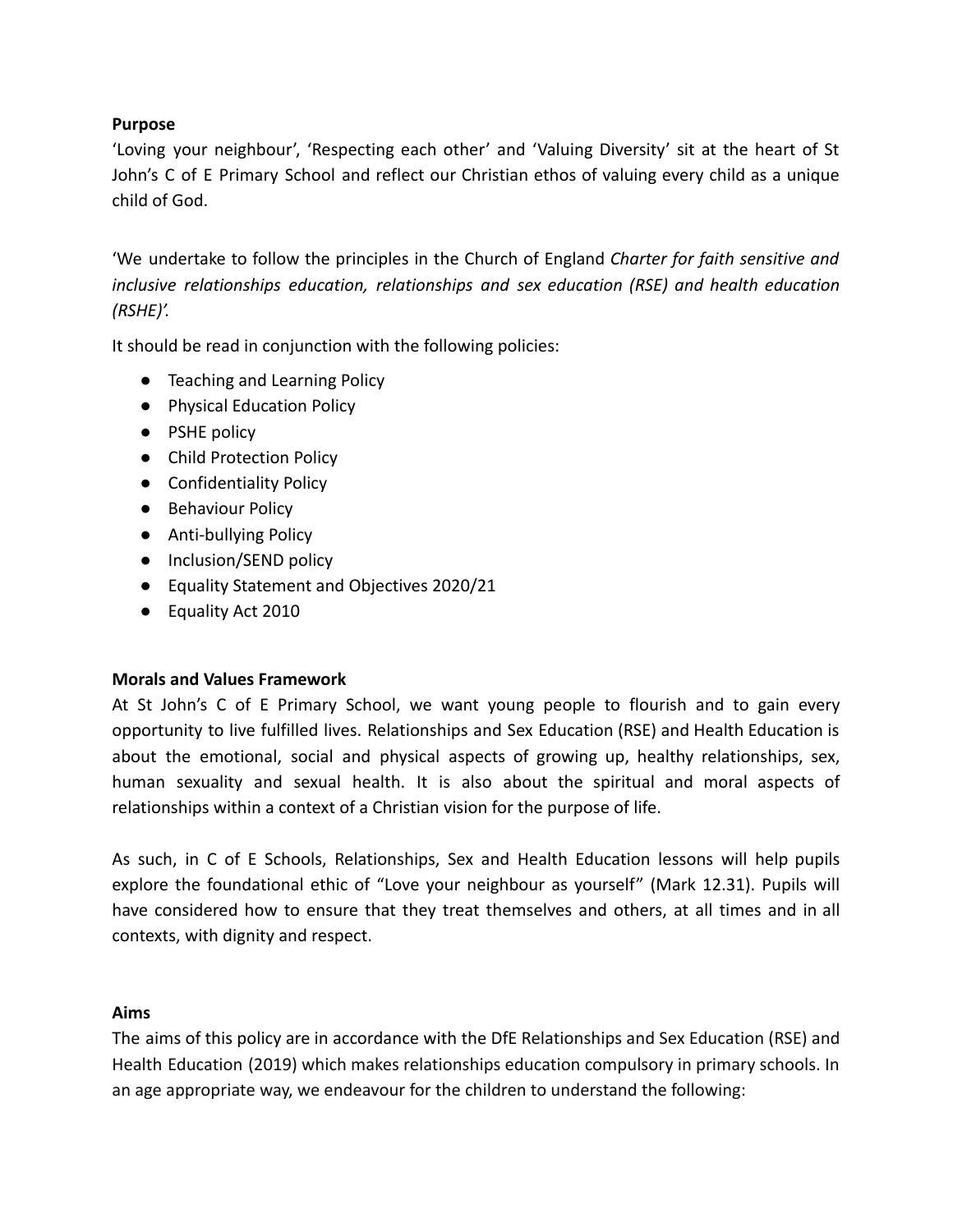# **Relationships Education:**

Learning to have healthy life-giving relationships with others

- To teach fundamental building blocks of characteristics of positive relationships (friendships, family and relationships with other children/adults)
- To know what a relationship is, what friendship is, what family means and who can support them
- To establish awareness of personal space and boundaries
- To show respect and understanding of the difference between appropriate and inappropriate contact
- To understand features of healthy relationships in a range of contexts so children understand the features which will lead to happiness and security
- To understand online safety and appropriate relationships within this context
- To know that families of many forms other than two birth parents provide a nurturing environment for children. These families can include single parent families, step and extended families, LGBT parents, families headed by grandparents, adoptive parents, foster parents and carers among other structures
- To ensure there is no stigmatisation of children based on their home circumstances and needs
- To know that the ability to form positive relationships also contributes to certain character traits such as being able to achieve, perseverance and resilience
- To nurture self-respect and personal attributes including honesty, integrity, courage, kindness, generosity and a sense of justice
- To help children gain access to information and support if required

# **Sex Education:**

# Learning about what might make healthy life-giving intimate relationships

The National Curriculum for Science includes content about human body parts, growth, puberty and reproduction. Parents do not have the right to withdraw from this aspect of the curriculum.

At St John's C of E Primary School, we have decided that it is important to include age appropriate sex education as part of our PSHE programme to protect and prepare the children in our community. Parents do have the right to excuse their children from this aspect of sex education and can do so by applying in writing to the Headteacher. We will invite you to talk through your concerns, review the materials we will use and explain our rationale.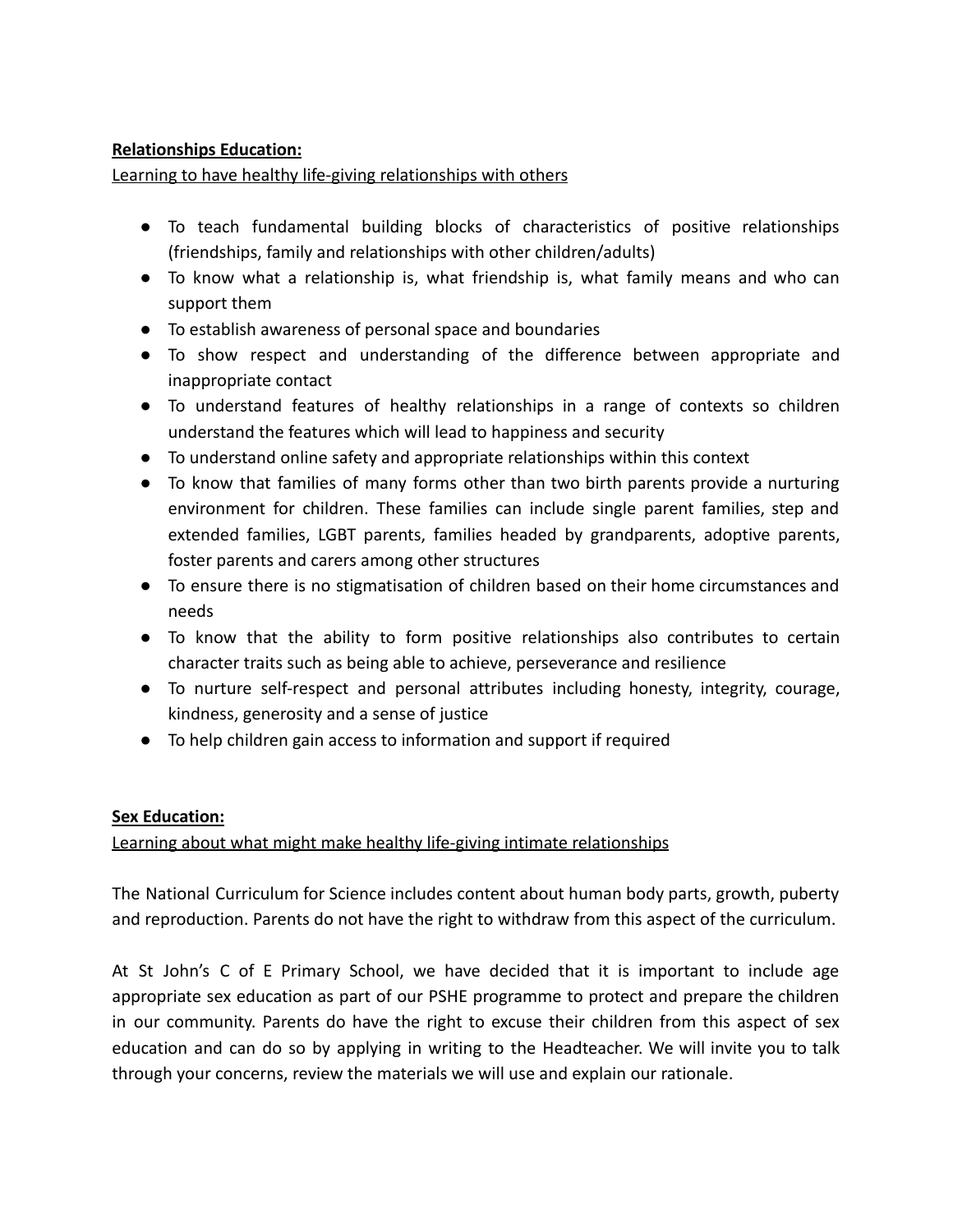- To ensure that both boys and girls are prepared for puberty
- To build upon the science curriculum so they understand how a baby is conceived and born

The National Curriculum for Science and the aspects of Relationships and Sex Education for each year group can be viewed here:

[Science and RSE \(Jigsaw\) overview](https://docs.google.com/document/d/1uc6qwVivVrBuq3I_7ogrCSOEx1fUg6YB0A4S5aV7VtY/edit?usp=sharing)

# **Health Education:**

Learning to be in a healthy relationship with myself and how to look after myself:

- To ensure children understand the characteristics of good physical health and mental well-being
- To know that mental well-being is a normal part of daily life, in the same way as physical health
- To equip children to make good decisions about their own health and well-being (including sleep, nutrition, exercise)
- To help children articulate how they are feeling and develop the language to talk about their bodies, health and emotions
- To know how to seek support as early as possible from appropriate sources
- To understand that good physical health contributes to good mental well-being, and vice versa
- To promote children's self-control and ability to self-regulate, and strategies for doing so
- To reduce stigma attached to health issues, in particular those to do with mental well-being
- To ensure children understand the changes that will occur in puberty (including menstruation)
- To understand the benefits of rationing time online

# **Roles and Responsibilities**

The PSHE Lead is the designated teacher with responsibility for relationship and sex education.

All staff teaching this sensitive and important subject have received training and it is taught by the classroom teacher. It is important that pupils have confidence in the teacher and that a 'safe space' is created where pupils feel confident and can ask age appropriate questions. There may, however, be occasions when outside visitors are invited to teach (such as the School Nurse). It is delivered through the Jigsaw PSHE curriculum, Science, RE as well as our whole school approach to Protective Behaviours and pastoral care.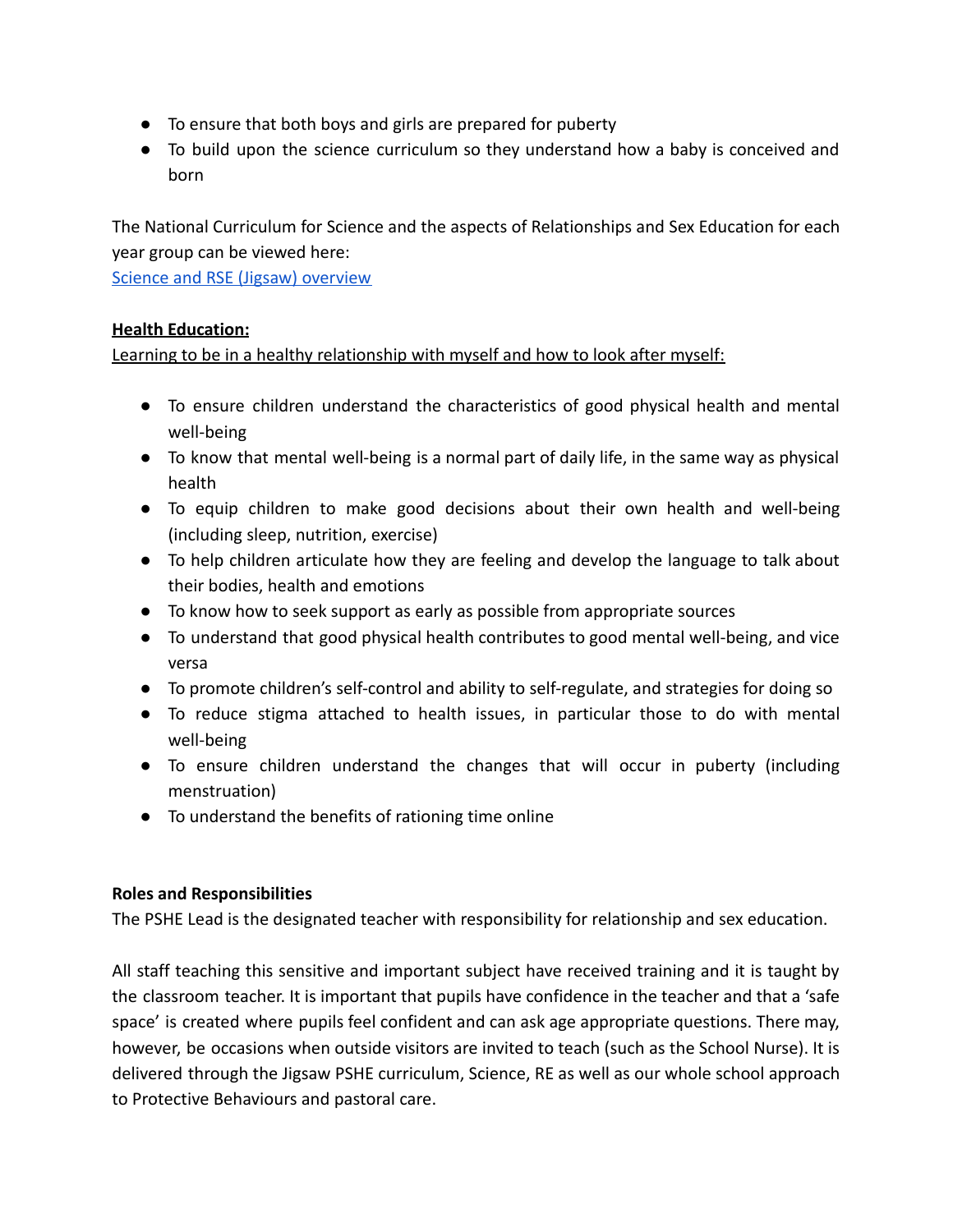#### **Access to RSE**

In accordance with the Equality Act 2010 we seek to: a) eliminate discrimination, harassment, victimisation and any other conduct that is prohibited by or under the act, b) advance equality of opportunity between persons who share a relevant protected characteristic and persons who do not share it, c) foster good relations between persons who share a relevant protected characteristic and persons who do not share it.

Our RSE Policy seeks to eliminate discrimination and foster good relations by teaching pupils about a wide spectrum of people and their lives; including people who share protected characteristics (ethnicity, sex, religion, age, culture, disability, sexuality, language, special needs, disadvantage and/or legal status).

It is our intention that all children have the opportunity to experience a programme of RSE at a level which is appropriate for their age and physical development with differentiated provision if required. Pupils with SEND will have had the content made accessible to them by differentiated questions and resources as well as targeted support in or out of class should this be required.

#### **Specific Issues**

Parents/Carers have the right to withdraw their children from Sex Education provided at school except for those parts included in statutory National Curriculum Science. Those parents/carers wishing to exercise this right are invited in to see the Headteacher and/or PSHE Leader who will explore any concerns and discuss any impact that withdrawal may have on the child.

Once a child has been withdrawn they cannot take part in the Sex Education programme until the request for withdrawal has been removed. Materials are available to parents/carers who wish to supplement the school programme

As outlined in the DfE document, parents cannot withdraw their child from any of the Relationships aspect of the RSE curriculum.

#### **Confidentiality and Child Protection**

Teachers need to be aware that effective relationships and sex education, which brings an understanding of what is and is not acceptable in a relationship, may lead to a disclosure of a child protection issue. If this happens, the staff member involved will inform the Designated Safeguarding Lead (Mrs Da Costa) or one of the Deputy Designated Safeguarding Leads (Mrs